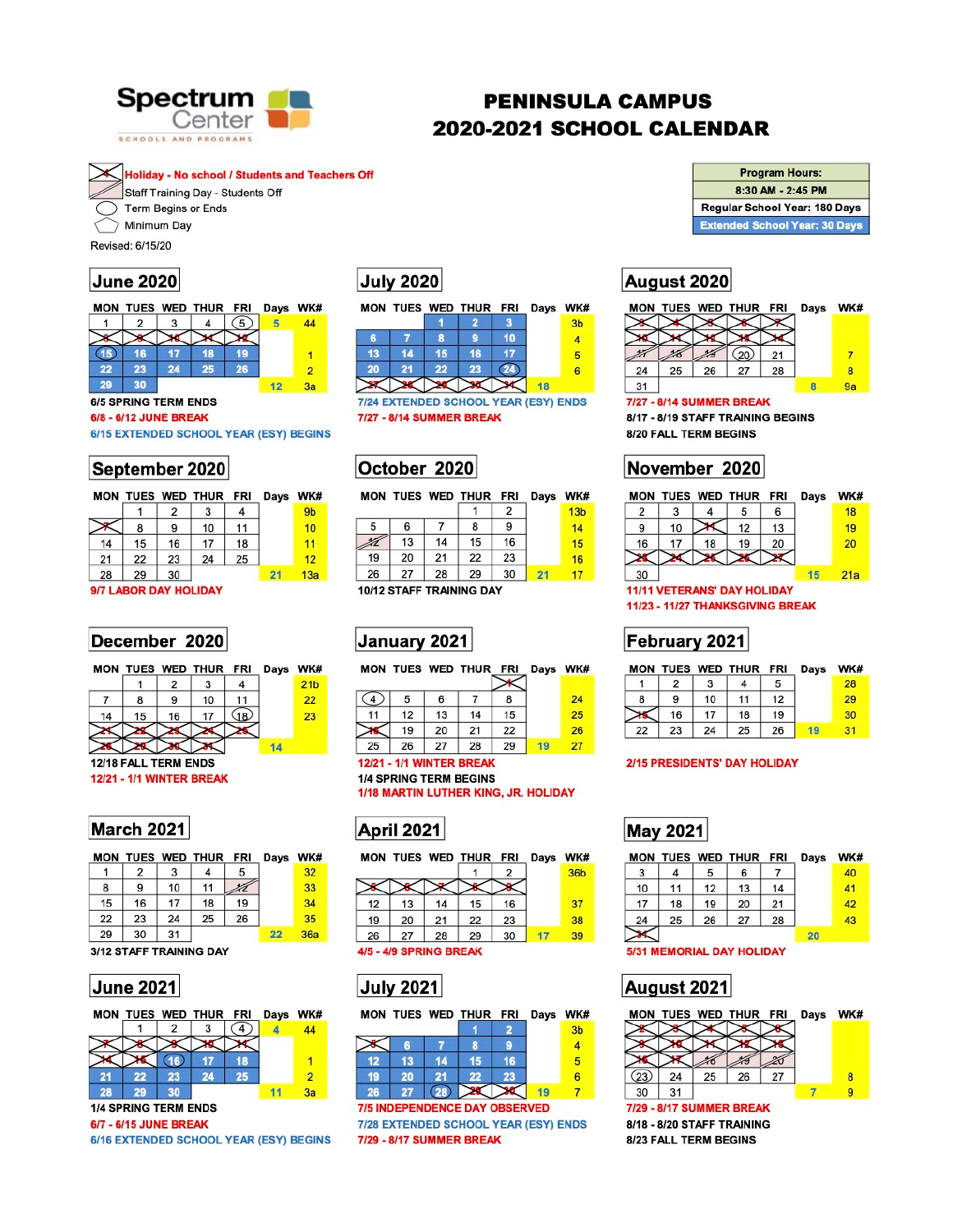

## **PENINSULA CAMPUS 2020-2021 SCHOOL CALENDAR**

Semester 1: August 20, 2020 – December 18, 2020 Semester 2: January 4, 2021 – June 4, 2021

#### *June 2020*

| Fri, Jun 5               | <b>Spring Term Ends</b>           |
|--------------------------|-----------------------------------|
| Mon, Jun 8 - Fri, Jun 12 | June Break (closed)               |
| Mon, June 15             | Extended School Year (ESY) Begins |

#### *July 2020*

| Fri, Jul 24                 | <b>Extended School Year Ends</b> |
|-----------------------------|----------------------------------|
| Mon, Jul $27$ – Fri, Aug 14 | Summer Break                     |

#### *August 2020*

| Mon, Jul 27 - Fri, Aug 14                     | Summer Break            |
|-----------------------------------------------|-------------------------|
| Mon, Aug 17 - Wed, Aug 19 Staff Training Days |                         |
| Thu, Aug 20                                   | <b>Fall Term Begins</b> |

#### *September 2020*

| Mon, Sep 7 | Labor Day Holiday (closed) |
|------------|----------------------------|
|------------|----------------------------|

#### *October 2020*

Mon, Oct 12 Staff Training Day

### *November 2020*

| Wed, Nov 11               | Veterans Day Holiday (closed) |
|---------------------------|-------------------------------|
| Mon, Nov 23 - Fri, Nov 27 | Thanksgiving Break (closed)   |

#### *December 2020*

| Fri, Dec 18                | <b>Fall Term Ends</b> |
|----------------------------|-----------------------|
| Mon, Dec $21$ – Fri, Jan 1 | Winter Break (closed) |